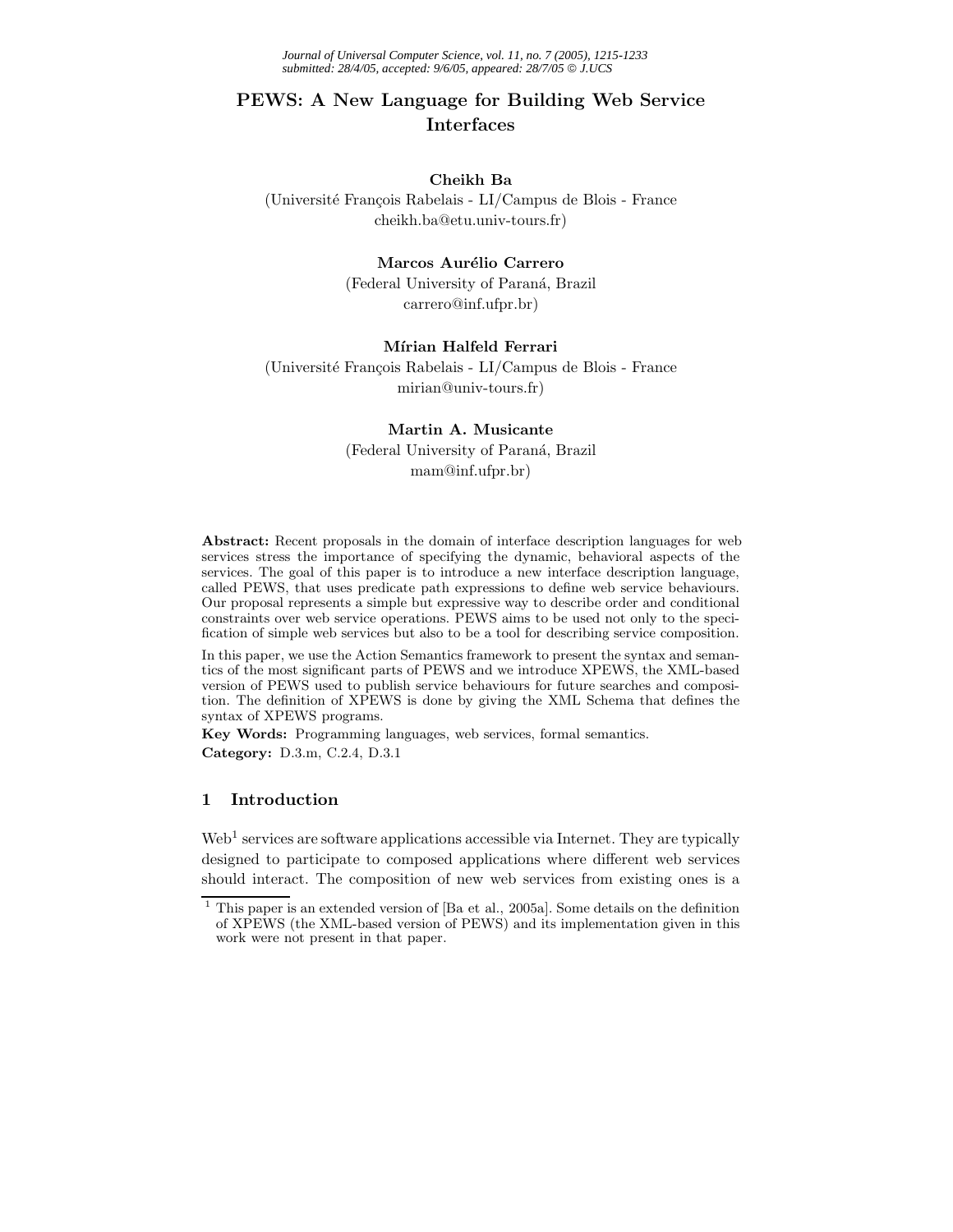challenging problem since it is necessary to ensure the correct interaction of independent, communicating software pieces.

Web service interfaces are usually specified by using XML-based languages. Interface languages, such as WSDL, address only static interface specifications and they do not describe the *observable behaviour* of the web service (*i.e.*, they do not specify the order between operations). WSDL interfaces do not inform how interaction with the service can be built, they do not allow the verification of the system dynamics and do not fulfill the recent requirements of W3C choreography working group [Austin et al., 2004].

Indeed, in order to address the challenging issues of web service composition (such as synchronization, coordination, composition maintenance and manipulation), different formalisms [Berardi et al., 2003a, Hamadi and Benatallah, 2003, Hull et al., 2003, Salaün et al., 2004] have already been proposed.

In this paper, we use predicate path expressions [Andler, 1979] to define web service behaviour and we introduce a new language, called PEWS (Path Expressions for Web Services), as a complement to other interface description languages (such as WSDL). PEWS aims to be used not only in the *specification* of simple or composite web services, but also as an implementation language for them. A PEWS program acts as an upper layer for the program implementing the actions involved in the data processing of the web service.

PEWS specifies the implementation of a web service interface. Indeed, PEWS is used to specify a system and serves as a guide to the implementation of each operation involved in this system. Then, given a set of operations (or methods) already implemented, a web service can be implemented by following a behaviour description presented by PEWS programs.

Our approach brings predicate path expressions to the context of web services. Predicate path-expressions [Andler, 1979] were introduced as a tool to express the synchronization of operations on data objects. Path expressions are programming language constructs used to restrict the allowable sequences of operations on an object. For instance, given the operations  $a, b$  and  $c$ , the path expression  $a^*$ .(b || c) defines that the parallel execution of operations b and c should be preceded by zero or more executions of a.

As noted in [Andler, 1979], the use of predicates in path expressions allow a finer control of the access to the object being manipulated. For instance, the predicate path expression  $a^*$ .([P]b + [not P]c) indicates that b or c would be executed according to the truth-value of predicate P.

In [Berardi et al., 2003b], the authors stress the importance of taking the notion of time into account when dealing with web services. Indeed, time is needed to understand the dynamics of transactions and compositions. It also plays a role when we want to impose some time-out constraints to the service. In this paper, we extend the proposal in [Andler, 1979] by taking the notion of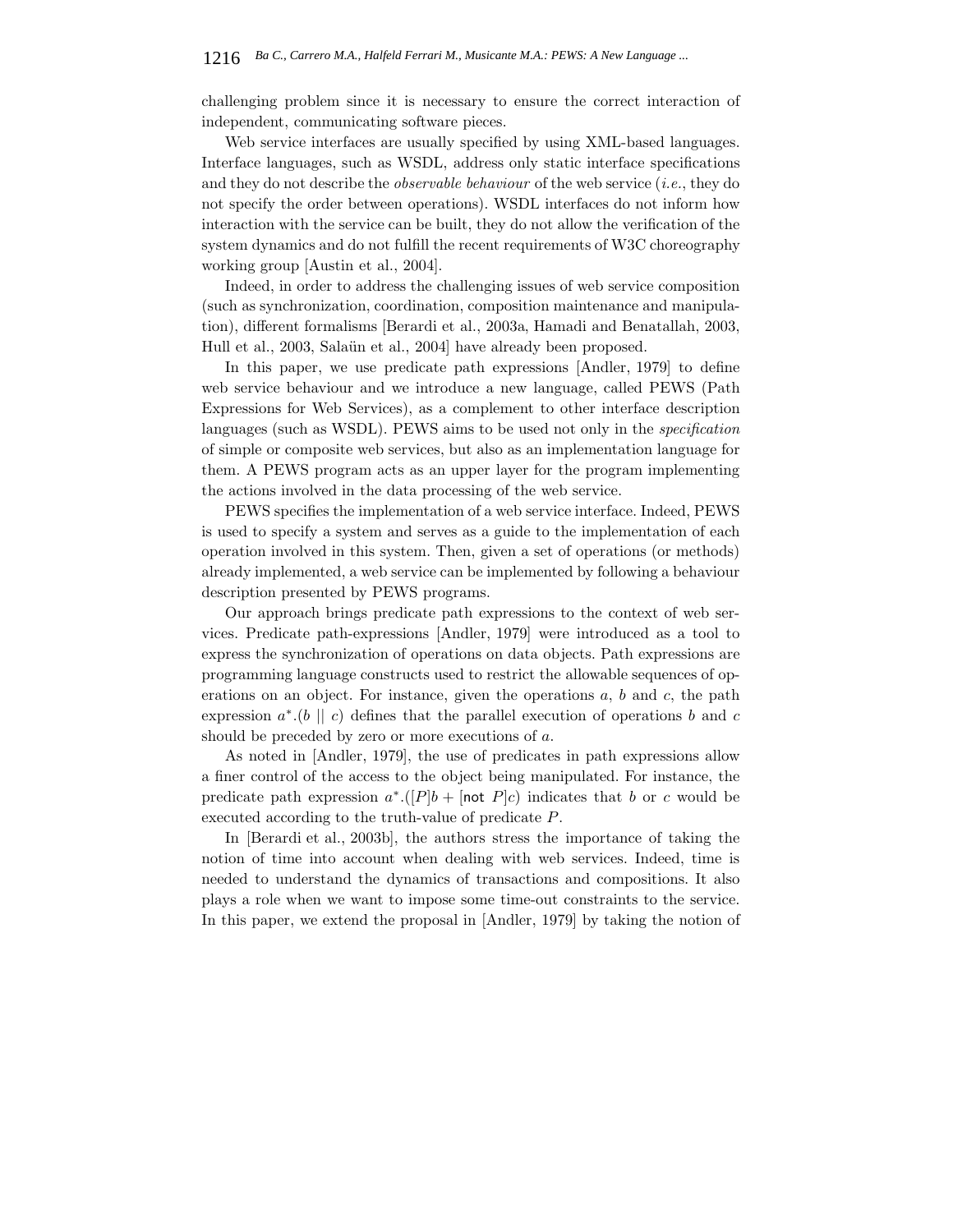time into account.

The paper is structured as follows. In Section 2 we present a motivating example of the use of predicate path expressions for web services. Section 3 provides some background notions used in this paper. The syntax and semantics of PEWS are given in Section 4 using the action semantics framework [Mosses, 1992]. Section 5 describes XPEWS, the XML-based version of PEWS, and its project. Finally, Section 6 discusses some related work and concludes our paper.

## **2 Overview of our Proposal**

Interface description for web services is a crucial point, having consequences for service discovery, compatibility, verification and composition [Hull et al., 2003]. Recent proposals in this domain stress the dynamic aspects of the service, describing the behaviour of web service interfaces over several interactions. Our approach can be placed in this new context, proposing a simple but expressive way to describe order and conditional constraints over web service operations.

To illustrate our approach, we adapt an example from [Hull et al., 2003] where the interface of a web service for a warehouse is considered. The warehouse service interacts with other services to perform the following operations: receive an *order*, send a *bill*, receive a *payment* and send a *receipt*.

We suppose different kinds of warehouses<sup>2</sup> (applying different procedures for dealing with payments and receipts) and we consider their descriptions using PEWS. Indeed, our proposal allows us to describe different web service behaviours, each one corresponding to a different kind of warehouse.

As a first behaviour, we consider the "cautious" warehouse of [Hull et al., 2003]. In this case, the warehouse behaviour is described by the following path expression that constraints a receipt to be sent only if a payment has already been received.

#### (order.bill.payment.receipt)\*

This path expression specifies how a warehouse deals with the orders it receives: one order is treated at a time and the operations are performed in a sequence. A different situation can be described by the expression:

#### {order.bill.payment.receipt}

where each received order is treated sequentially, but an unbounded amount of orders can be treated in parallel.

The "trusting" warehouse of [Hull et al., 2003] allows for two activities to proceed in an interleaved fashion: the sending of a receipt and the sequence

<sup>&</sup>lt;sup>2</sup> In this way, one can choose which policy is more adequate for his own warehouse.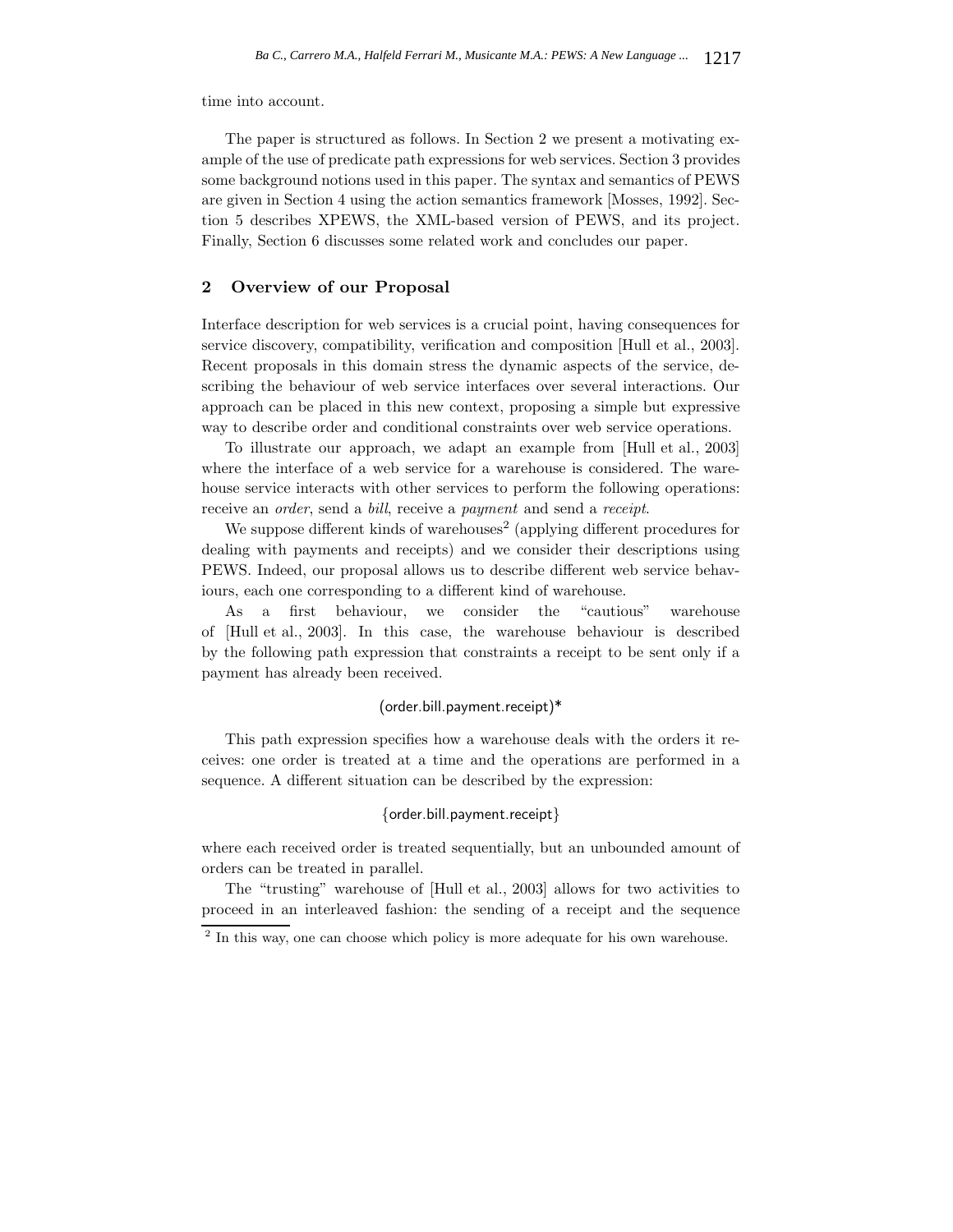of sending a bill and receiving a payment. This behaviour is described by the following path expression

{order.(bill.payment || receipt)}

The precise syntax and semantics of PEWS is defined in Section 4. The path expression model gives us the possibility to reason over web service properties (*e.g.*, by adapting the verification techniques proposed in [Andler, 1979, Musicante, 1999]). However, for storing service description for advertising, searching, composing, etc. we need to translate PEWS into a concrete, standardcompliant representation. To this end, we introduce XPEWS in Section 5. XPEWS is an XML-based language that extends WSDL interface descriptions by adding behavioural constraints.

## **3 Background**

This section summarizes two topics that will be used in our work, namely the Action Semantics formalism and WSDL. The first one is a formal description framework used to specify the syntax and s semantics of PEWS. WSDL represents the traditional interface description languages that PEWS intends to extend, *i.e.*, those that focused on defining the messages that could be passed in and out of a web service in a single interaction.

## **3.1 Action Semantics**

*Action semantics* [Mosses, 1992, Watt, 1991] is a formal framework for semantic specification, developed to provide "readable" descriptions of real-life languages [Doh and Mosses, 2003, Menezes and Moura, 2001, Duarte Jr. and Musicante, 1999]. Action semantic descriptions are *compositional*, *i.e.*, they define semantic functions to map abstract syntax objects to semantic entities. Semantic functions are defined inductively using equations. The semantic entities are *actions*, ad-hoc entities which provide a natural way to describe computations.

Action semantics uses a special notation to describe actions. This notation is called *action notation*, and it is used in action semantic descriptions very much in the same way as the  $\lambda$ -notation is used in denotational semantics. The symbols used in action notation are intentionally verbose, so that English-like phrases can be used—completely formally—to express most of the concepts present in computing.

Action semantics has features that are similar to other semantic formalisms. It is similar to denotational semantics which uses semantic functions to describe the meaning of objects. However, actions have a more operational flavor than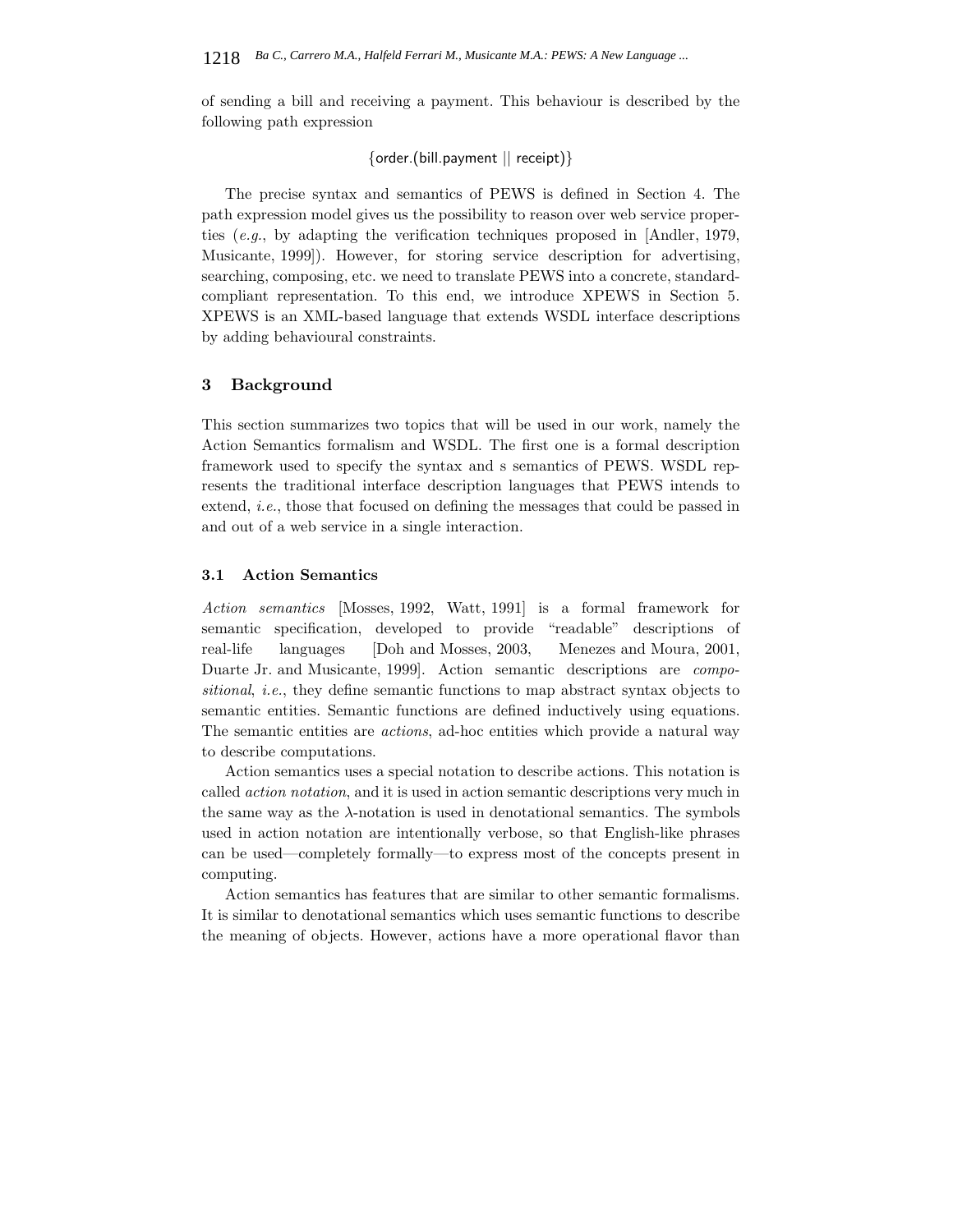functions. In this sense, action semantics bridges the gap between denotational and operational semantics [Winskel, 1993].

Actions are used to describe the meaning of computation. Actions can be *performed* to process *information*, with various possible outcomes: normal termination (performance of the action *completes*), exceptional termination (it *escapes*), unsuccessful termination (it *fails*) or non-termination (it *diverges*). Action notation provides some primitive actions, and various *combinators* for forming complex actions, corresponding to the main fundamental concepts of programming languages.

A *data notation* is used to describe the information processed by actions. The standard data notation (included in action notation) provides a collection of algebraically defined abstract data types, including numbers, characters, strings, sets, tuples, maps, etc.; further data may be specified *ad hoc*.

There is also a third class of entities in action notation, called *yielders*. A yielder represents unevaluated data, whose value depends on the current information available to the primitive action in which it occurs. Yielders are *evaluated* to yield data. An example of a standard yielder is the data bound to *I*, which depends on the current bindings that are received by the enclosing primitive action.

Actions can represent pure control, or can process different types of information. The so-called 'facets' of an action represent the behaviour of the action. Each facet deals with one aspect of the information processed by the action. There exists five facets of each action:

**Basic:** This facet deals with pure control flow, without reference to information processing issues.

**Functional:** This facet deals with *transient* data, which is given to or by an action. For example, when the primitive action give the successor of the given natural is given a natural number n as transient data, it completes, giving  $n + 1$ as a transient. The compound action  $A_1$  then  $A_2$  performs the action  $A_1$  first; all transient data given by  $A_1$  is passed on to  $A_2$ , which is performed after  $A_1$ completes. The primitive action choose  $D$ , where  $D$  is a sort of data, makes a non-deterministic choice of an individual of sort  $D$ , giving the chosen datum as a transient.

**Declarative:** This facet deals with the manipulation of *scoped* information, represented by associations of *tokens* to bindable data. For example, performance of the primitive action bind "max-length" to 256 completes, producing a binding of the token "max-length" to the natural number 256.

**Imperative:** This facet is concerned with *storage* handling. A storage in action notation is simply a mapping from memory cells to storable data. For example, consider the action allocate a cell then store 26 in the given cell, which combines features of the functional and imperative facets.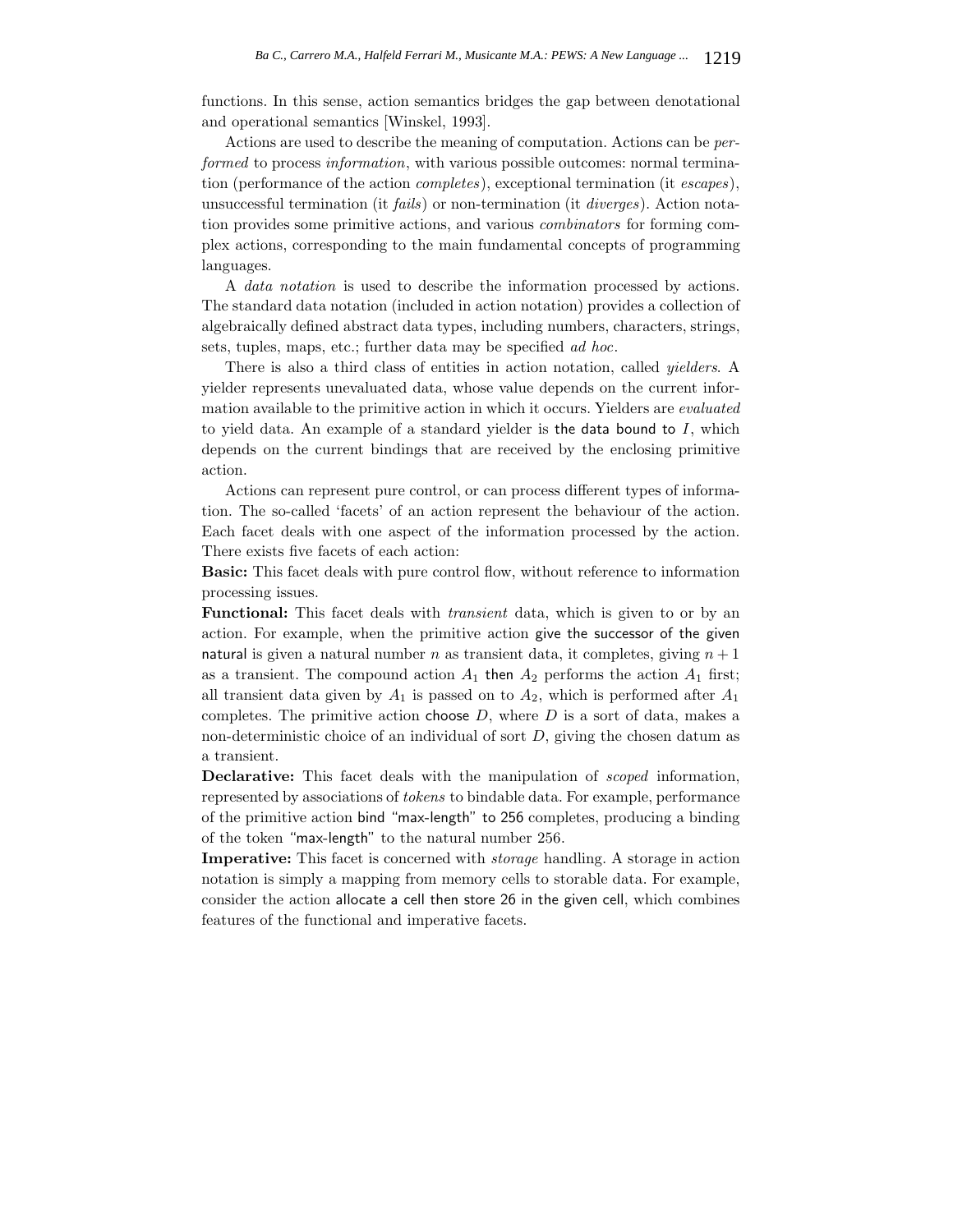**Communicative:** This facet provides a system of *agents*, which can each be 'contracted' to perform particular actions. Initially only a special 'user' agent is active. Agents can communicate using asynchronous message passing. Each agent has its own *communication buffer* , in which all the messages sent to the agent are placed. Arbitrary data can be contained in messages.

### **3.2 WSDL**

WSDL (Web Service Description Language) [Curbera et al., 2002, Christensen et al., 2001] is an XML-based language developed by IBM and Microsoft to describe Web service interfaces. The goal of a WSDL service description is twofold: (i) to provide an application-level service description, *i.e.*, to indicate which operations (or methods) the service exposes and  $(ii)$  to give protocol-dependent details necessary to access the service. In this section we just consider how WSDL specifies an abstract interface (*i.e.*, just the first goal is discussed).

A WSDL abstract description specifies the messages taking part in a service interaction. External type systems (*e.g.*, the one of XML Schema) are used to provide data type definitions for the information exchange. Messages provide an abstract, typed data definition sent to and from the services. Operations are lists of messages, defining the interactions the Web service supports. An *operation* combines messages labeled as input, output, or fault to indicate what part a particular message plays in the interaction.

A *portType* is a collection of operations that are collectively supported by an end point. In this way, it describes a set of messages that a service sends and/or receives. A portType element can be compared to a function library (or a module, or a class) in a traditional programming language.

The following example shows an WSDL abstract description.

**Example 3.1** The WSDL fragment given in figure 1 shows data type definitions (with types integer, string, etc from XML Schema) and the portType element that groups four different operations, namely, order, bill, payment and receipt.

The order operation is a request-response operation since it expects the productOrderIn as input and returns a productOrderOut as the response. On the other hand, the bill operation is a solicit-response operation having sendBill as a request and ackBill as a response. The payment operation is a one-way operation which takes message getPayment as input while the receipt operation is a notification operation which just sends an output message.  $\Box$ 

From Example 3.1 we understand that WSDL defines four types of operations. In a *request-response* operation, a client makes a request, and the web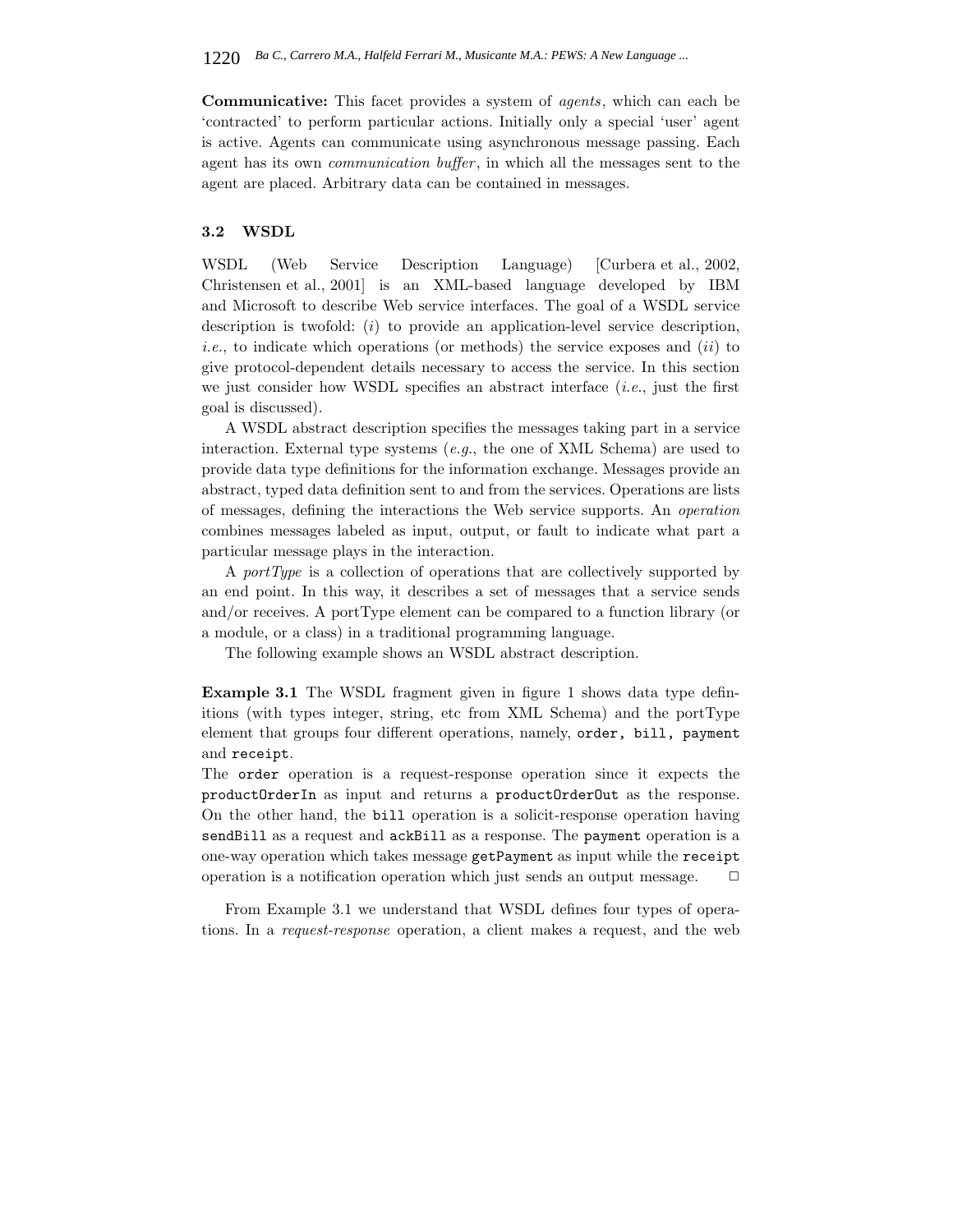```
<message name="productOrderIn">
  <part name= "prodCode"
        type="xsd:string"/>
  <part name= "quantity"
        type="xsd:integer"/>
</message>
<message name="productOrderOut">
  <part name= "price"
        type="xsd:real"/> ...
</message>
<message name="sendReceiptClient">
  <part name= "prodCode"
        type="xsd:string"/>
  <part name= "datePay"
       type="xsd:date"/> ...
</message>
<message name="sendBill">
  <part name= "prodCode"
       type="xsd:string"/>
  <part name= "total"
        type="xsd:real"/>
...
</message>
<message name="ackBill">
  <part name= "prodCode"
       type="xsd:string"/>
...
</message>
...
                                           ...
<portType name="WarehousePortType">
                                              <operation name="order">
                                                   <input message="productOrderIn"/>
                                                   <output message="productOrderOut"/>
                                             </operation>
                                            <operation name="bill">
                                                  <output message="sendBill"/>
                                                  <input message="ackBill"/>
                                             </operation>
                                            <operation name="payment">
                                                  <input message="getPayment"/>
                                             </operation>
                                              <operation name="receipt">
                                                  <output message="sendReceiptClient"/>
                                             </operation>
                                          </portType>
```
**Figure 1:** Operations defined in WSDL.

service responds to it while in a *solicit-response* operation, the web service sends a message to the client (output before input) and the client responds. *One-way* operations indicates that a client sends a message to the web service but expects no response. Finally, in a *notification* operations a web service sends a message to the client but expects no response.

## **4 The PEWS Language**

In this paper we use Predicate Path Expressions (PPE) [Andler, 1979] to describe the behaviour of web service interfaces.

Path expressions are programming language constructs used to restrict the allowable sequences of operations on an object. They were introduced as a technique for specifying process synchronization [Campbell and Habermann, 1974, Campbell, 1977]. They propose a static description of the order in which operations are performed, allowing the operation's code to be written without any explicit reference to synchronization primitives. Many versions of path expressions, defining different kinds of operation combinations, have been proposed [Campbell and Habermann, 1974, Flon and Habermann, 1976, Habermann, 1975, Bruegge and Hibbard, 1983, Andler, 1979]. Most proposals include sequential, parallel and non deterministic choice for defining the combination of operations.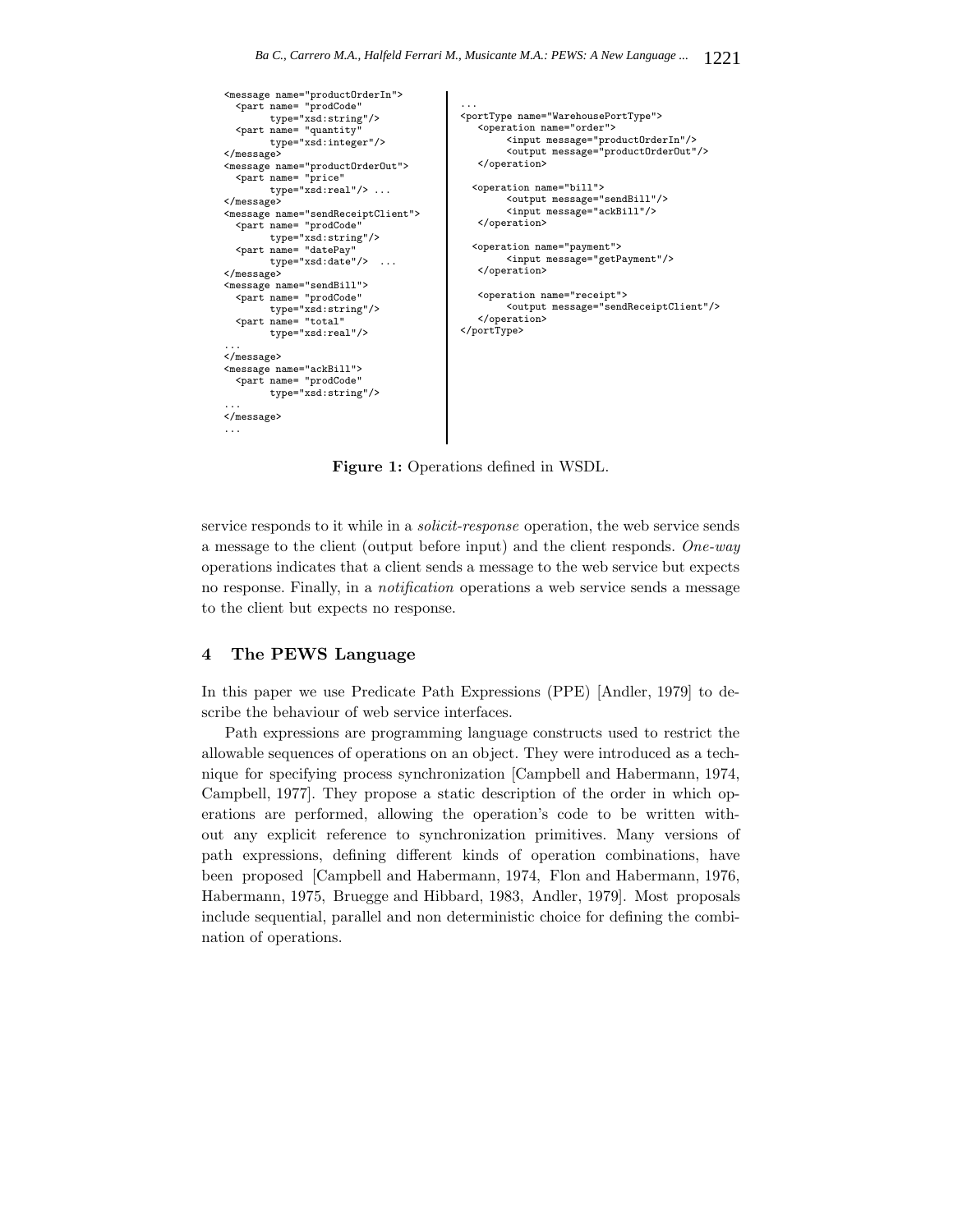Predicate Path Expressions [Andler, 1979] extend basic path expressions by adding predicates. Predicate path expressions preserve the advantages of original path expressions, but are more powerful since they may contain history variables and predicates.

In this paper we introduce *predicate path-expression for web services* (PEWS), a language that allows to specify the order in which the operations of a given web service can be performed. In our proposal we use a notation based on that of [Andler, 1979].

In PEWS, a path expression combines web service operation names using the operators sequencing  $(.)$ , exclusive choice  $(+)$ , parallel  $(||)$ , sequential repetition (\*), parallel repetition  $({\ldots})$  and predicate prefixing  $({\ldots}) \ldots$ ) as defined below.

# **PEWS Syntax:**

**grammar:**

```
(1) interface = \lceil portType def* path \rceil(2) path = [ opname ] | [ path "." path ] | [ path "+" path ] |
                            \left[\begin{array}{cc} path "\end{array}\right]" path \left[\begin{array}{cc} path "\left[\begin{array}{cc}" \end{array}\right] \left[\begin{array}{cc} \left[\begin{array}{cc} \end{array}\right] \left[\begin{array}{cc} \left[\begin{array}{cc} \end{array}\right] \left[\begin{array}{cc} \left[\begin{array}{cc} \end{array}\right] \left[\begin{array}{cc} \left[\begin{array}{cc} \end{array}\right] \left[\begin{array}{cc}\parallel "[" pred "]" path \parallel(3) pred = [ "true" ] | [ "false" ] | [ "not" pred ] |\parallel pred boolOp pred \parallel | \parallel arith-expr relOp arith-expr \parallel(4) def = \int "def" var "=" arith-expr \Vert(5) portType = [ operation + ]]
(6) operation = \lbrack \lbrack opname "("opArg ")"\lbrack \rbrack(7) opArg = [\n    "in:" msgName] | [\n    "out:" msgName]][["in-out:" msgName ", " msgName ]]
                            \parallel "out-in:" msgName ", " msgName \parallel(8) msgName = \Box(9) opname =\Box(10) arith-expr = \lceil \n\rceil var \rceil | \lceil \n\rceil arith-expr arithOp arith-expr \lceil \n\rceil | \lceil \n\rceil "now()" \lceil \n\rceil |
                            [[ "act(" opname ").val" ]] [[ "act(" opname ").time" ]]
                            [[ "term(" opname ").val" ]] [[ "term(" opname ").time" ]]
(11) boolOp =\Box(12) relOp \equiv \Box
```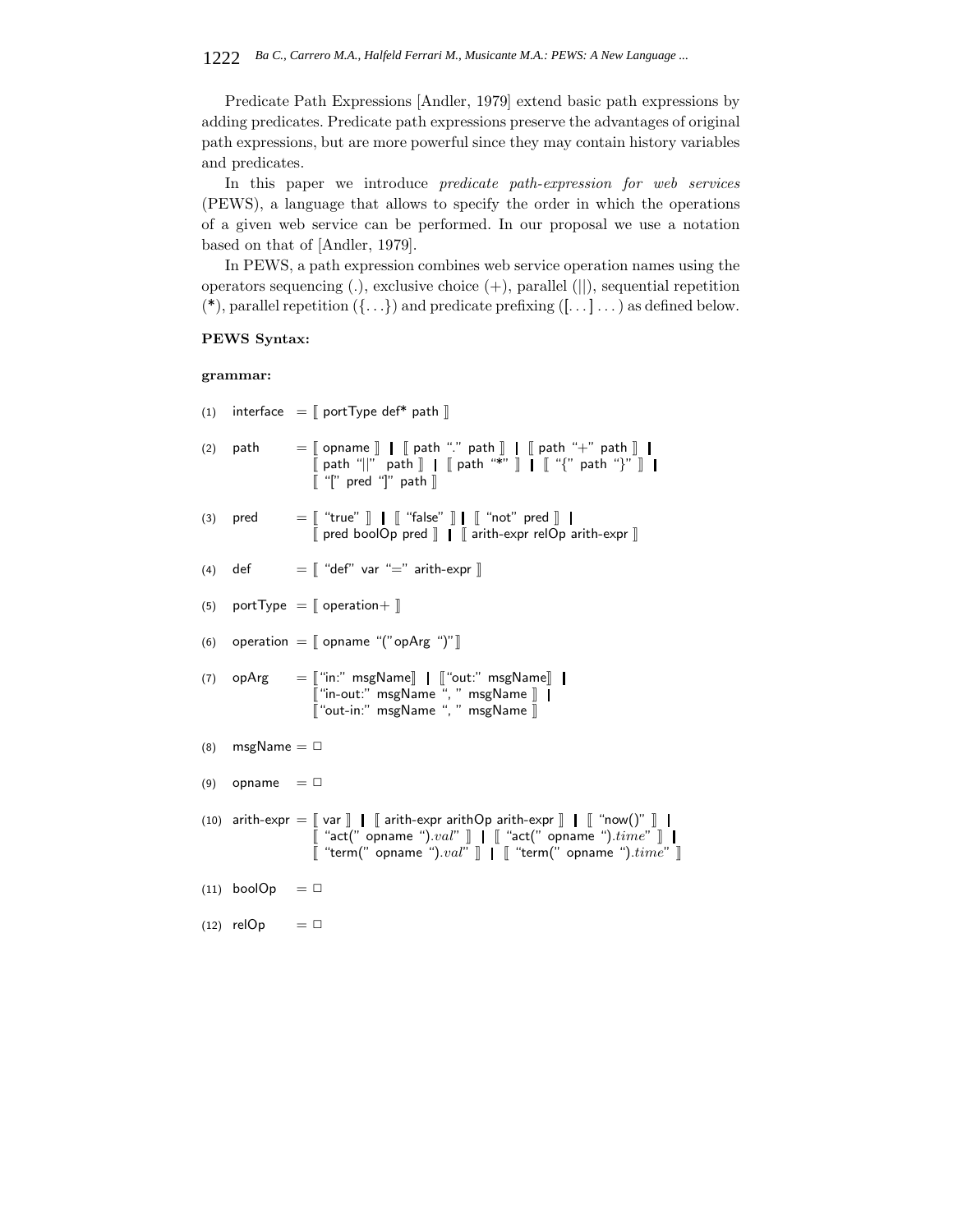- (13) arithOp  $\equiv \Box$
- (14) var  $=$   $\Box$

In the grammar above, the notation  $\Box$  means that the right-hand side of the rule is not defined here (all the cases above are straightforwardly specified.

An interface is defined as sequence of definitions (def) followed by a path expression. Each definition declares integer variables to be used in predicates. The value of variables is obtained by the evaluation of an arithmetic expression which involves predefined counters and library functions. Each counter is assumed to be a pair of integers (val, time). The val component represents the counter itself while the *time* component indicates the moment the counter was last modified. We suppose the existence of three counters for each web service operation  $O$ :

- req $(f)$ : The val component describes the number of times a caller has attempted to perform the operation  $f$ . The *time* component indicates the moment of the last request.
- $act(O)$ : The *val* component describes the number of times a caller has started to perform the operation  $O$ . The *time* component indicates the moment of the last activation of the service.
- term( $O$ ): The val component describes the number of times a caller has terminated to perform the operation  $O$ . The *time* component indicates the moment of the last conclusion of the service.

**Example 4.1** In our warehouse example, suppose that a payment should be done within 48 hours after the bill has been sent. If the deadline is not respected the whole process is aborted. A path expression modeling this situation is:

def  $t^{pay} = \text{now}()$  - term(bill). $time$  $($ order.bill. $([t^{pay} \leq 48h]$  payment.receipt  $+[t^{pay} > 48h]$  abortOperation))\*

The value of the variable  $t^{pay}$  is computed by evaluating the expression  $now()$  term(bill).time which involves function now() (that computes the current time). The predicates appearing in the above expression represent guards, giving to the expression the semantics of a conditional construct. Guards are evaluated until one of them is true. Notice that the value of the variable  $t^{pay}$  changes at each evaluation, since it depends on the current time.  $\Box$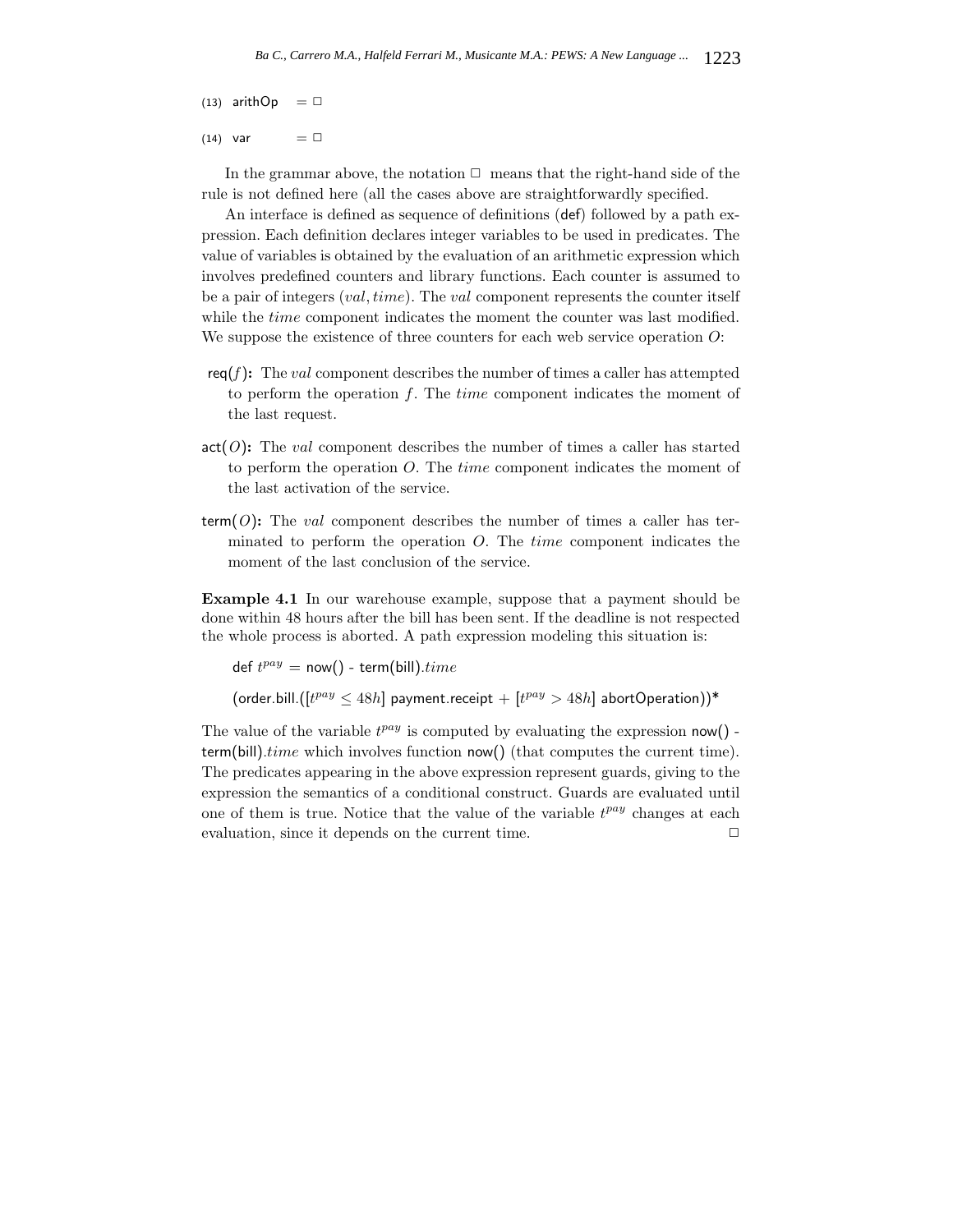#### **PEWS Semantics:**

• execute  $\therefore$  interface  $\rightarrow$  Action

```
(1) execute \llbracket T: \text{portType } D: \text{def* } P: \text{path } \llbracket =elaborate [[T]]
              before elaborate [[D]]
              before execute [[P]]
```
We define the semantic function execute over an interface. This function is responsible for the definitions of bindings for the service operations and for the integer variables to be used inside predicates. Moreover, execute also performs the actions established by the path expression of the interface.

### • execute  $-$ : path  $\rightarrow$  Action

```
(1) execute \parallel O:opname \parallel =
            indivisibly
            \vert \vert \vert give the natural stored in the cell bound to act(O).valthen store successor of it in the cell bound to act(O).val
           and store current-time in the cell bound to act(O).time
           and then
           enact the service bound to O
           and then
           indivisibly
            \vert\vert\vert give the natural stored in the cell bound to term( O) .valthen store successor of it in the cell bound to term(O).val
            and store current-time in the cell bound to term(O).time
```
The execution of the service operation is preceded by the update of the counter act, and it is followed by the update of the counter term. These updates consist on the increment of the component val and on the use of the yielder current-time for setting the component time of each counter. The yielder current-time is not part of the standard action semantics framework. We suppose that it maintains the actual, absolute, global time of the system. This yielder represents a call to a system function in a real-life implementation.

- (2) execute  $[ P_1 : \text{path} \dots P_2 : \text{path} \dots] = \text{execute} [ P_1 ]$  and then execute  $[ P_2 ]$
- (3) execute  $[ P_1 : path " + " P_2 : path ] = execute [ P_1 ]$  or execute  $[ P_2 ]$
- (4) execute  $[$   $P_1$ :path " $|$ "  $P_2$ :path  $]$  = execute  $[$   $P_1$   $]$  and execute  $[$   $P_2$   $]$

The equations above define different composition operations over path expressions; namely, sequential composition, non deterministic choice and parallel composition.

(5) execute  $\left[ \begin{array}{cc} P_1: \text{path} \end{array} \right]$  = unfolding complete or execute  $\llbracket~P_1~\rrbracket$  and then unfold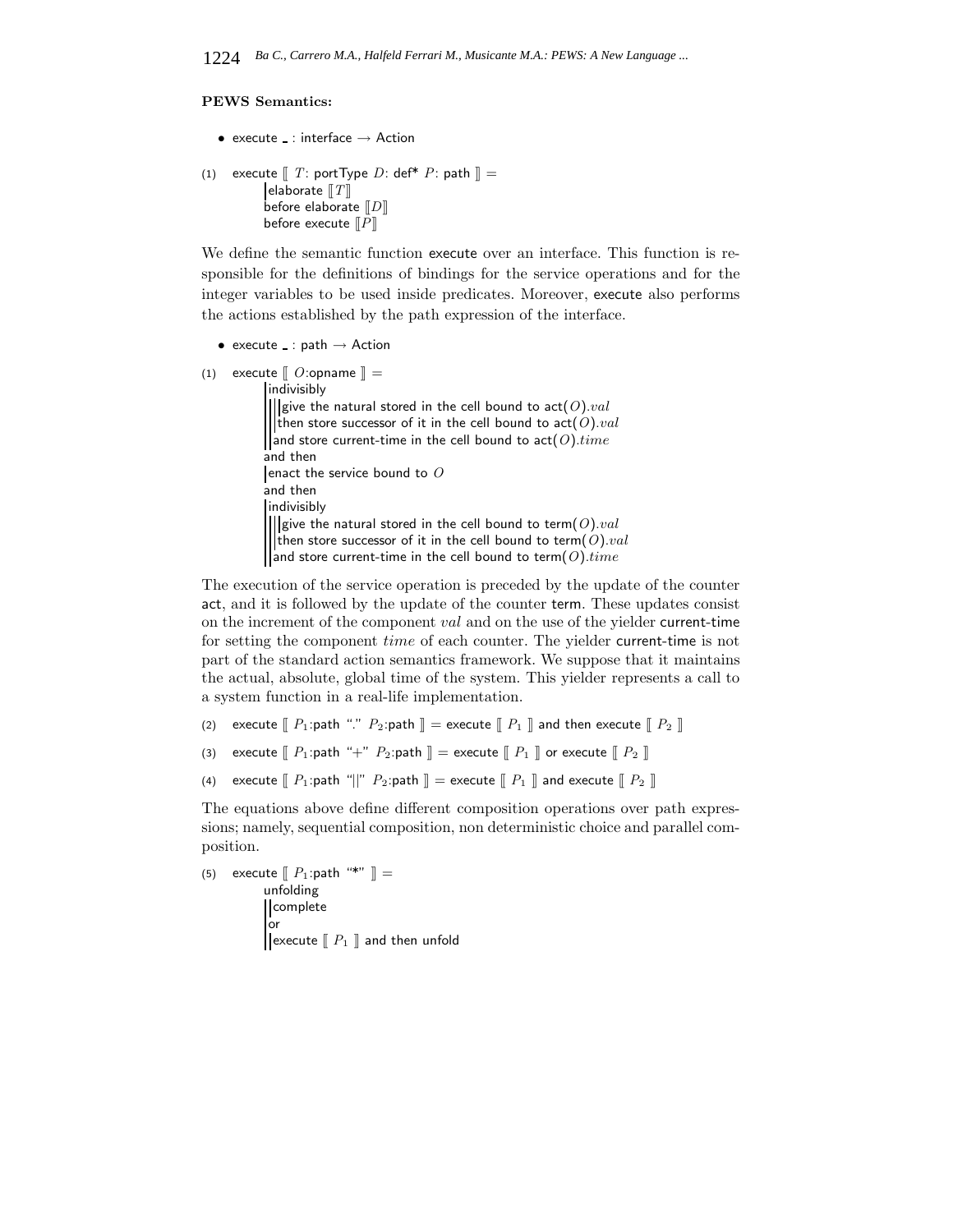(6) execute  $\left[\right]$  "{"  $P_1$ :path "}"  $\right] =$ unfolding execute  $[$   $P_1$   $]$  and unfold

The star operator defines the unbounded, sequential, repetitive execution of a path expression  $P_1$ . The  $\{\cdot\}$  operator specifies the unbounded parallel execution of a path expression  $P_1$ .

(7) execute 
$$
[[
$$
 "[" *B*:pred "[" *P*1:path  $]] =$   $[$   $[$  *B*  $]]$  and enabled  $[[P_1]]$  then  $[$   $[$   $[$   $]$   $]$   $[$   $]$   $]$   $[$   $]$   $]$   $[$   $]$   $]$   $[$   $]$   $]$   $[$   $]$   $]$   $]$   $[$   $]$   $]$   $]$   $]$   $[$   $]$   $]$   $]$   $]$   $]$   $[$   $]$   $]$   $]$   $[$   $]$   $]$   $]$   $[$   $]$   $]$   $[$   $]$   $]$   $[$   $]$   $]$   $[$   $]$   $]$   $[$   $]$   $]$   $[$   $]$   $]$   $[$   $]$   $]$   $[$   $]$   $[$   $]$   $]$   $[$   $]$   $]$   $[$   $]$  <math display="inline</p>

The above definition considers the case where the execution of a path expression  $P_1$  depends on the result of evaluating a given predicate B. In order to execute  $P_1$ , the action waits until the following two conditions are simultaneously verified:  $(i)$ the evaluation of B yields true and (ii)  $P_1$  is ready to be executed. This second condition, specified by enabled , consists in verifying whether input messages are available to be read by  $P_1$  (if  $P_1$  starts with a response-request or a one-way operation).

- elaborate  $\overline{\ }$  : portType  $\rightarrow$  Action
- (1) elaborate  $\llbracket Q_1$ :operation +  $Q_2$ :operation +  $\rrbracket$  = elaborate  $[\![Q_1]\!]$  and elaborate  $[\![Q_2]\!]$
- (2) elaborate  $[$  *O*:opname "(" *A*:opArg ")"  $] =$ allocate a cell then store 0 in it and bind it to act(*O*).*val* and allocate a cell then bind it to act(*O*).*time* and allocate a cell then store 0 in it and bind it to term(*O*).*val* and allocate a cell then Store never in it and bind it to term $(O).time$ and bind kindOf  $\llbracket A \rrbracket$  to kind( $O$ ) and *GetAbstractionForService*(*O*) then bind it to *O*

The elaboration of the portType definitions creates the counters for each operation (each counter is formed by a pair of cells). The action*GetAbstractionForService* represents the identification of an (external) ab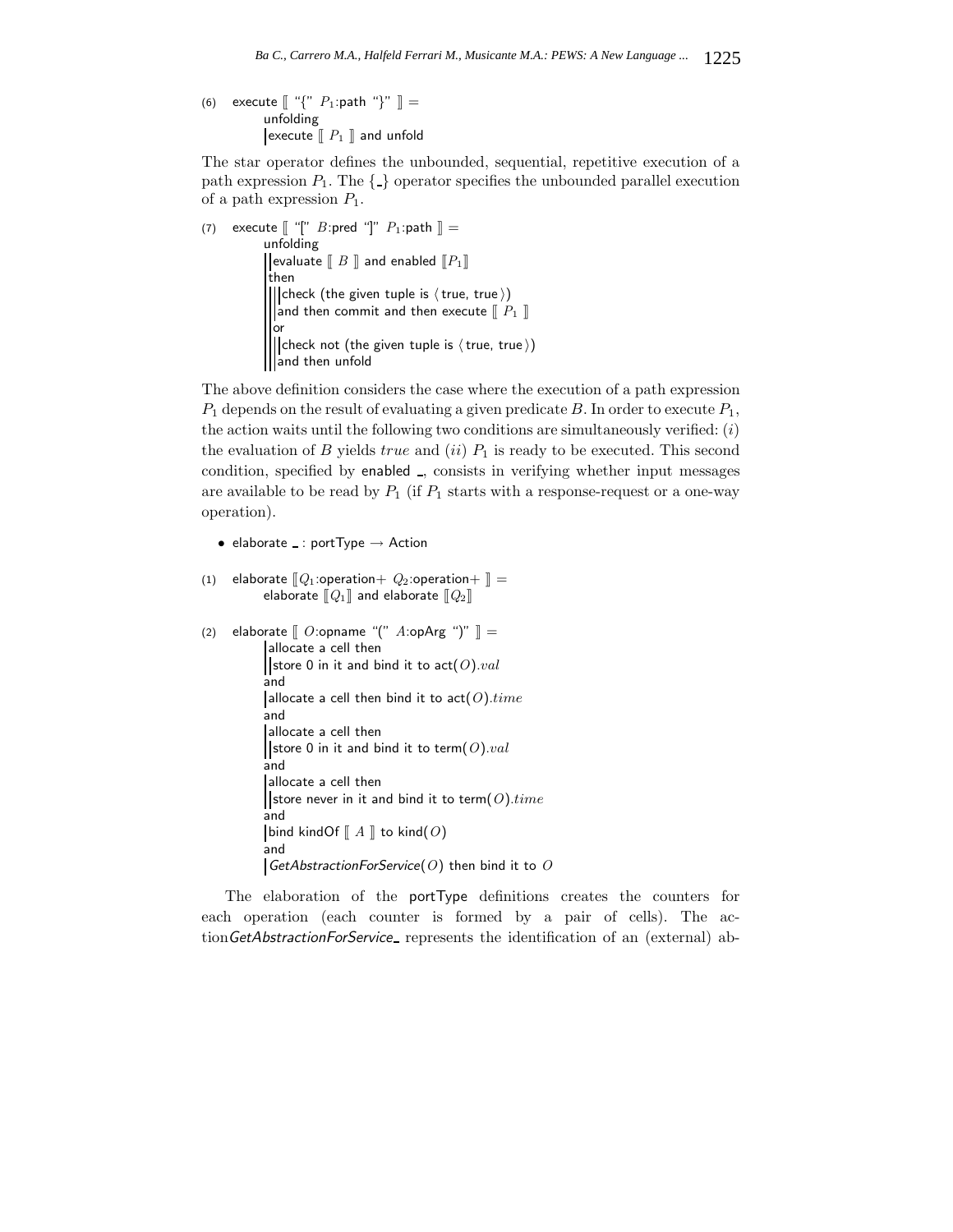straction, to be associated to the service operation. In a real-life implementation, this function is performed by the HTTP server.

```
\bullet elaborate \_ : def* \to Action
```
- (1) elaborate  $\llbracket \ \rrbracket = \text{complete}$
- (2) elaborate  $\llbracket G_1: \text{def* } G_2: \text{def* } \rrbracket = \text{elaborate } \llbracket G_1 \rrbracket$  and elaborate  $\llbracket G_2 \rrbracket$
- (3) elaborate  $\llbracket$  "def" *I*:var "=" *E*:arith-expr  $\rrbracket$  = bind *I* to closure abstraction of evaluate  $\parallel E \parallel$

Variable declarations in PEWS are a simple form of function definition. The expression that defines a variable will be evaluated each time the variable is needed during the execution of a path expression.

- evaluate : arith-expr  $\rightarrow$  Action [giving an (integer | time)]
- evaluate  $\Box$ : pred  $\rightarrow$  Action[giving a truth-value]
- enabled : path Action[giving a truth-value]

```
(1) enabled \llbracket O:\text{opname } \rrbracket =
```
indivisibly  $\vert$  check (the datum bound to kind( $O$ ) is a (out | out-in)) and then give true or  $\vert$  check (the datum bound to kind( $O$ ) is a (in  $\vert$  in-out)) and then choose a message[containing  $\langle$   $O,$  data  $\rangle$ ] [in set of items of the current buffer] then  $\left\vert \right\vert$  check (it is a message) and then give true or  $\left\lfloor \frac{n}{2} \right\rfloor$  check (it is nothing) and then give false

(2) enabled  $[ P_1: \text{path} \dots P_2: \text{path} \dots] = \text{enabeled} \cdot [ P_1 ]$ 

- (3) enabled  $[$   $P_1$ :path "\*" "."  $P_2$ :path  $]$  = enabled  $[$   $P_1$   $]$  or enabled  $[$   $P_2$   $]$
- (4) enabled  $[$   $P_1$ :path "+"  $P_2$ :path  $]$  = enabled  $[$   $P_1$   $]$  or enabled  $[$   $P_2$   $]$
- (5) enabled  $[$   $P_1$ :path " $|$ "  $P_2$ :path  $]$  = enabled  $[$   $P_1$   $]$  or enabled  $[$   $P_2$   $]$
- (6) enabled  $[$   $P_1$ :path "\*"  $]$  = enabled  $[$   $P_1$   $]$
- (7) enabled  $\left[\begin{array}{cc} "{q}" & P_1:$ path  $"\} \end{array}\right]$  = enabled  $\left[\begin{array}{cc} P_1 \end{array}\right]$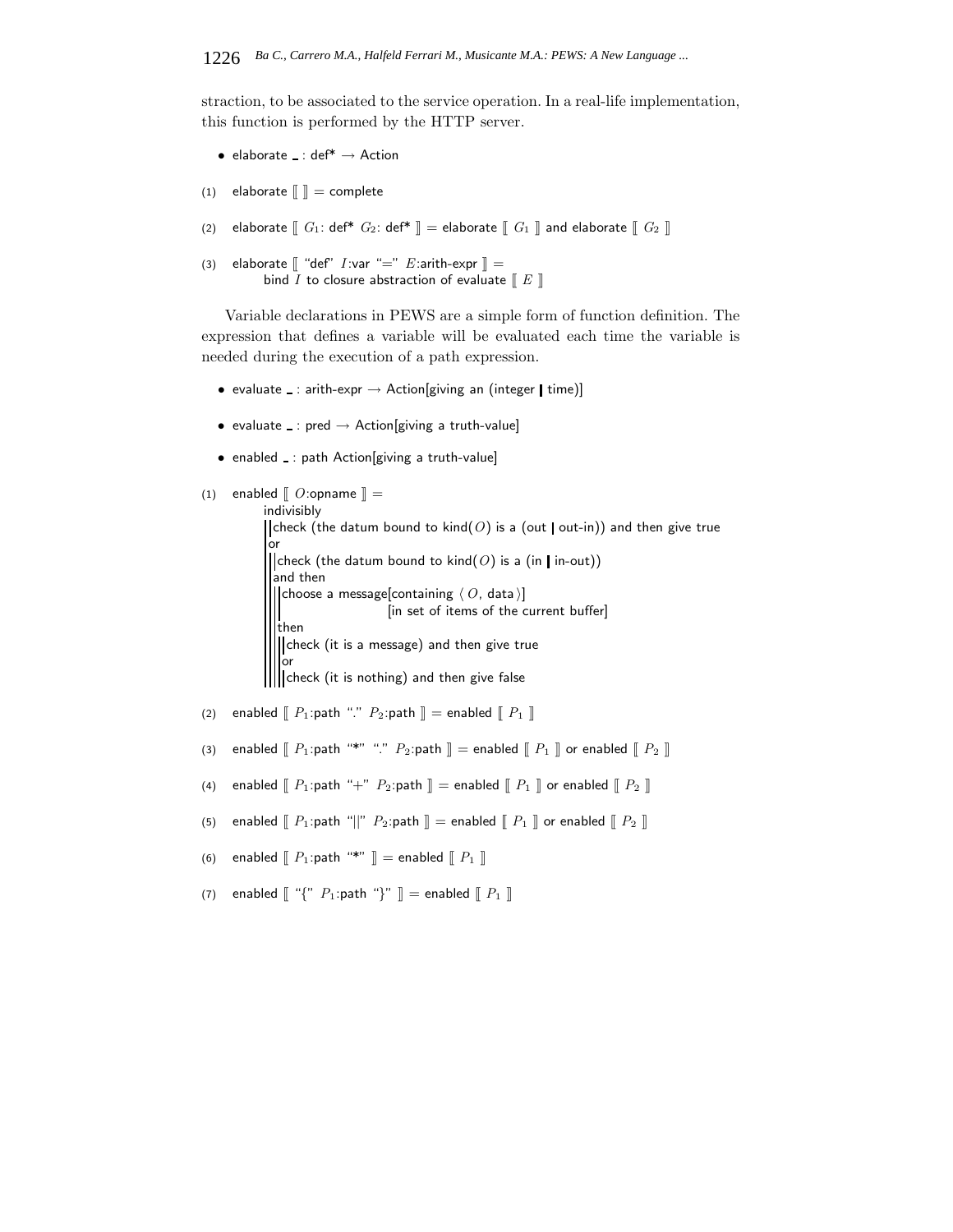enabled  $[$  "[" *B*:pred "]"  $P_1$ :path  $]$  = enabled  $[$   $P_1$   $]$ 

The semantic function enabled \_ returns a truth-value, being true iff the leading operation in the expression is enabled to be executed, *i.e.*, if it is an output or output/input operation or if there is a message waiting for it in the communications buffer.

The semantic equations given in this section present the most significant part of the action semantics definition of PEWS. The complete set of equations can be found in [Ba et al., 2005b]. Notice that although we consider that a web service can have different behaviours (as illustrated in Section 2), in this section, we have just presented how to define a service with just one behaviour. This extension is straightforward.

## **5 XPEWS**

So far in this paper we used a user-friendly syntax for PEWS programs. This section presents XPEWS the XML, machine-readable version of the language. XPEWS programs can be generated from PEWS in an intuitive way. For instance, the PEWS program

def  $t^{pay} = \text{now}()$  - term(bill). $time$  $($ order.bill. $([t^{pay} \leq 48h]$  payment.receipt  $+[t^{pay} > 48h]$  abortOperation))\*

is written in XPEWS as shown in Figure 2.

The root element of a XPEWS document is the <envelope>. It can contain the definition of the possible behaviours of the web service. For instance, when defining the access to a certain piece of data, we can specify different orders in which the instances of these data can be accessed. Figure 2 shows just one behaviour for our warehouse service. It takes into account a 48 hour timeout condition between the placement of an order and the payment reception.

The <br/>behaviour> construct specifies the way in which the client can interact with the web service. This is done by a predicate path expression involving the operations of the service whose interface is being defined. Notice that element <behaviour> has two attributes. The name attribute identifies the element. The target attribute refers to the portType (in an WSDL file) whose operations are involved in the behaviour being defined (see Section 3.2).

The PEWS implementation is in its early stage of developement. The system is formed by a front-end and a back-end.

The front-end is a WSDL-aware, syntax-directed editor for PEWS programs, which is being implemented as a plugin extension for the the Eclipse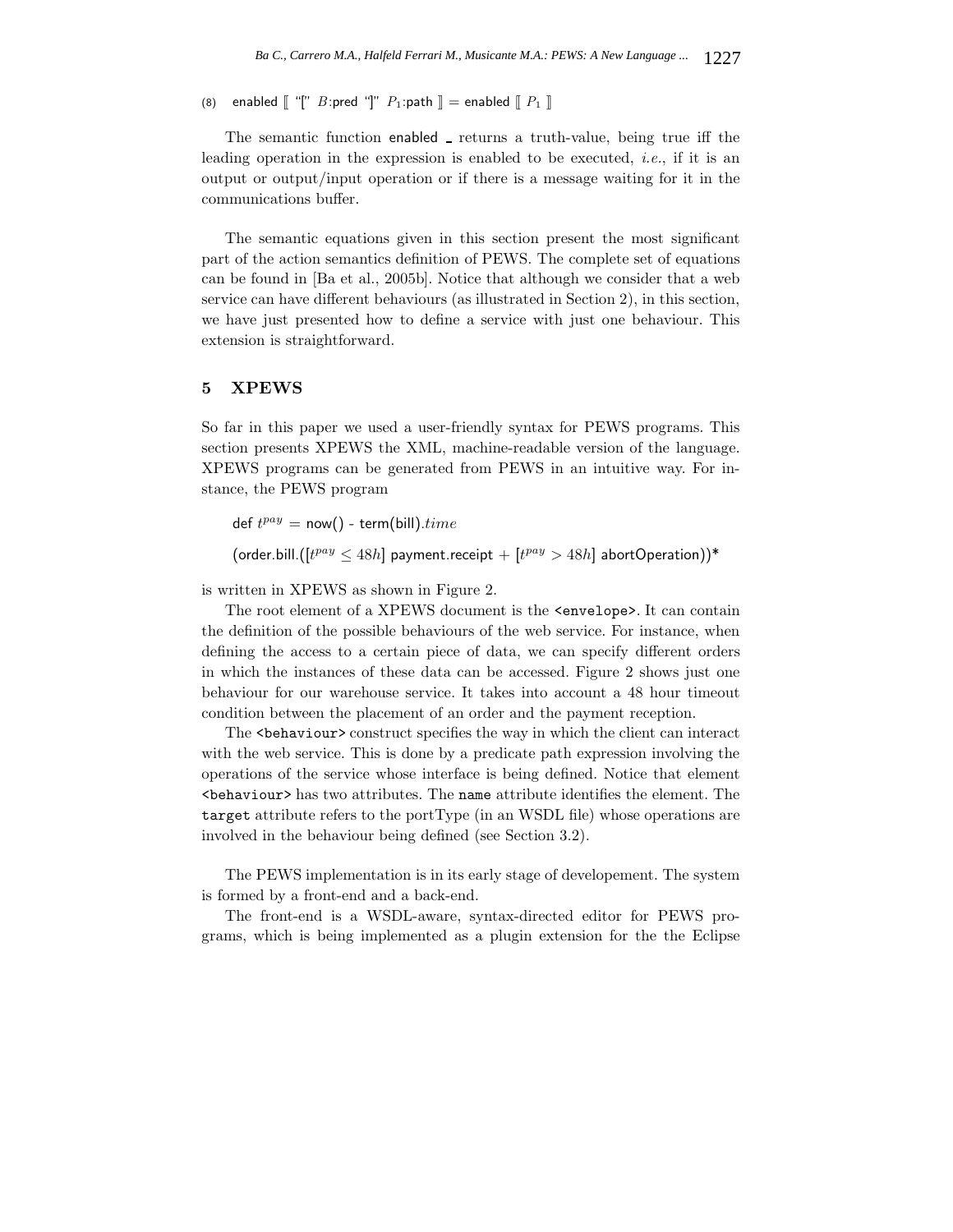```
<envelope xmlns="http://aquarius.inf.ufpr.br"
          xmlns:xsi="http://www.w3.org/2001/XMLSchema-instance"
          xsi:schemaLocation="http://aquarius.inf.ufpr.br pews.xsd">
<behaviour name="timeOutEx"
           xmlns:ns1="http://www.aquarius.inf.ufpr.br/warehouse">
  <operations>
    <operation name="bill"
               portType="WarehousePortType"
               refersTo="ns1:bill"/>
    <operation name="order"
               portType="WarehousePortType"
               refersTo="ns1:order"/>
    <operation name="payement"
               portType="WarehousePortType"
               refersTo="ns1:payement"/>
    <operation name="receipt"
               portType="WarehousePortType"
               refersTo="ns1:receipt"/>
  </operations>
  <varDef>
    <minus>
      <libFunction name="now"
                   unit="hours"/>
      <pewsCounter opname="bill"
                   name="term"
                   component="time"
                   unit="hours"/>
    </minus>
  </varDef>
  <pathExp>
    <star>
      <seq>
        <operation name="order"/>
        <operation name="bill"/>
        <choice>
          <seq>
            <pred>
              <leq>
                <var name="tpay"/>
                <const value="48"/>
              \langleleq>
              <operation name="payement"/>
            </pred>
            <operation name="receipt"/>
          </seq>
          <pred>
            <gt>
              <var name="tpay"/>
              <const value="48"/>
            </gt>
            <operation name="abortOperation"/>
          </pred>
        </choice>
      </seq>
    </star>
  </pathExp>
</behaviour>
</envelope>
```
**Figure 2:** Translation of the warehouse service into XPEWS.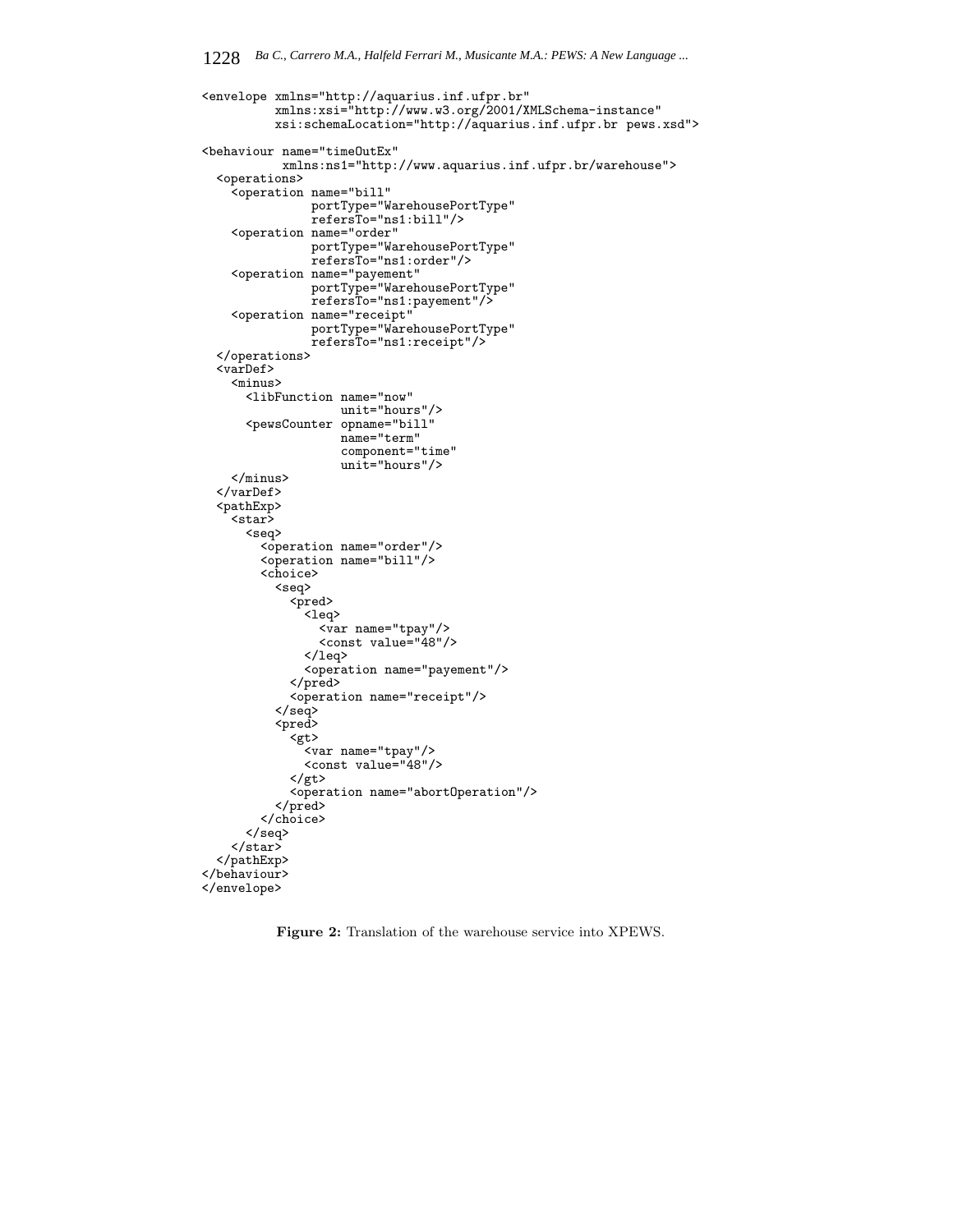

**Figure 3:** XPEWS back-end tool.

Platform [ecl, 2005]. The font-end tool includes a type checker and a generator of XPEWS programs. The translation from PEWS to XPEWS follows the XMLSchema definition of XPEWS, as given in Figure 2.

The back-end tool generates java classes from XPEWS programs. This tool is schematized in figure 3. The static part of the tool is formed by a composer, which reads an interface description and generates a java class skeleton for the service. The interface description is formed by WSDL and XPEWS documents.

The class skeleton generated by the composer uses the JSCP library [jsc, 2004] to implement the synchronization part of the service (*i.e.*, the path expressions). The generated skeleton is the basis for the implementation of the service. The java program (composition) in figure 3 represents the user extension of this eskeleton to implement the service.

The dynamic part of the back-end is the runtime system of the language. The program is registered as a service at the http server, and communicates with clients (and other services) using SOAP.

## **6 Related Work and Concluding Remarks**

In order to correctly place our work in the domain of service description languages, we adopt the general framework proposed in [Salaün et al., 2004] which allows to classify service languages into three layers, namely:

1. The *abstract layer*, used to reasoning. On this level we can put together different formal proposals such as process algebra, finite state automata, etc.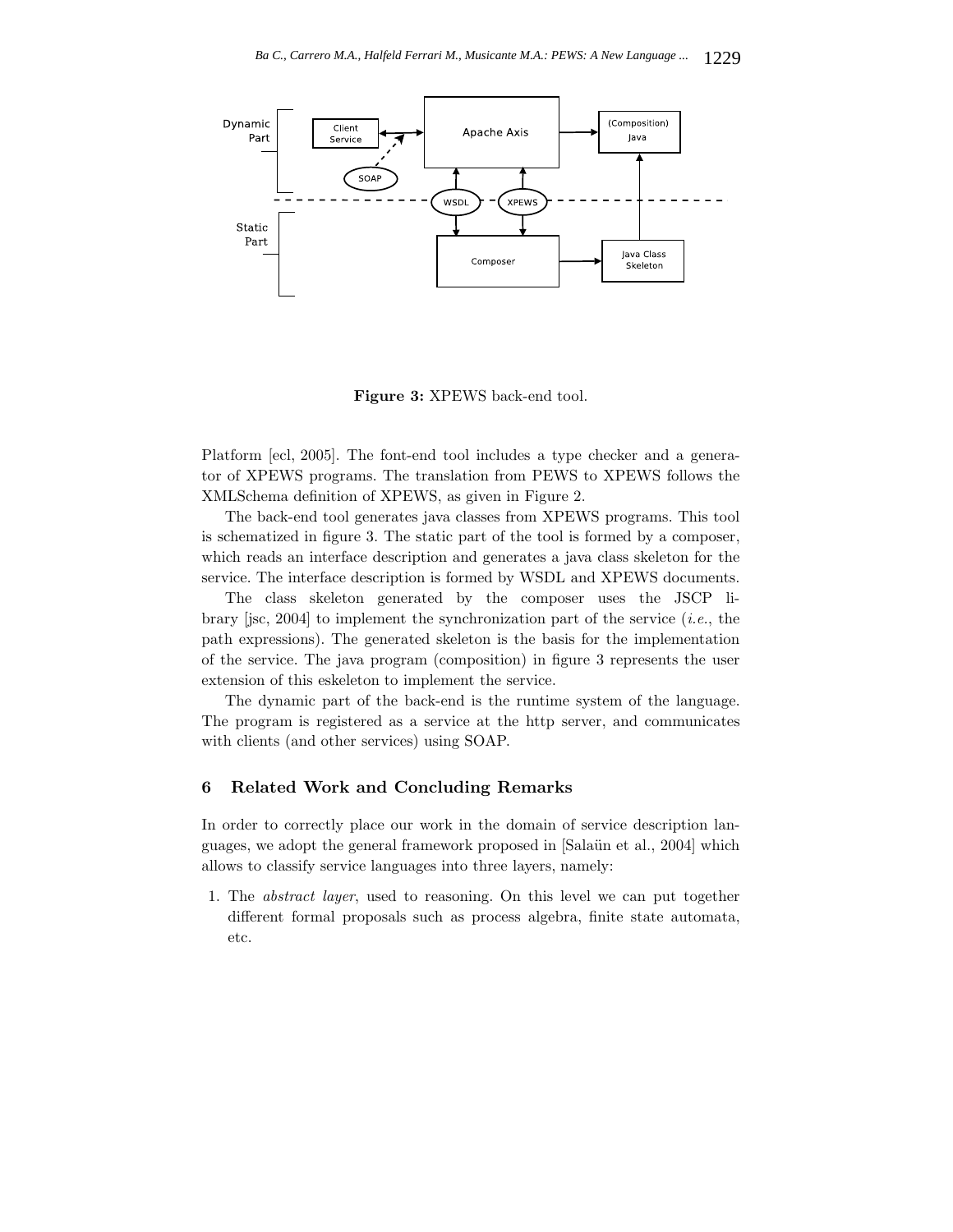- 2. The *public level* or *interface layer*, containing XML-based languages that allow the description of the service behaviour.
- 3. The *private* or *implementation level*, containing the languages used to implement services.

In this context, we place PEWS at the most abstract level while XPEWS can be placed at the public (interface) level.

In the abstract level, several works propose formal tools to reason over web services and to ensure some properties. The main reason is that the use of a formal model allows the verification of properties and the detection of inconsistencies and deadlocks, both within and between services. Their goal is usually to define service descriptions formally. Thus, we cannot expect for web services specifications to succeed based on implementation languages only.

Several models have appeared trying to formalize synchronization of concurrent processes (such as in services composition). In [Hamadi and Benatallah, 2003] the authors propose Petri Nets for modeling composition. In [Meredith and Bjorg, 2003] services are modeled as mobile processes and their composition is verified using  $\pi$ -calculus. In  $[Salaim et al., 2004]$  the authors advocate the use of process algebra to describe and compose web services at an abstract level while [Berardi et al., 2003b] use finite state automata as a conceptual model.

In this paper, we propose the use of predicate path expressions to restrict the allowable sequences of operations on a web service. To this end, we define an interface description language called PEWS. We use the Action Semantics framework to define the semantics of PEWS. Similarly to other abstract models, the path expression model gives us the possibility to reason over web service properties.

When we consider the interface layer, we notice that, besides WSDL, some web service description languages have already been proposed. For instance, WSCL (Web Services Conversation Language) [Banerji et al., 2002] is an XMLbased language which models the conversation supported by a service; WSCI (Web Service Choreography Interface) [Arkin et al., 2002] is an evolution of WSCL. It is an XML-based interface description language that describes the flow of messages exchanged by a web Service participating in choreographed interactions with other services. To the best of our knowledge, the semantics for these languages are not defined formally.

Our proposal allows an automatic translation between the user-friendly syntax of PEWS to its XML-based version XPEWS. Moreover, given an XPEWS service description and the implementation of its individual operations, our proposal includes the possibility of an automatic implementation of the service. We are currently working on sound mappings between the abstract layer, the interface layer and the concrete layer for our proposal.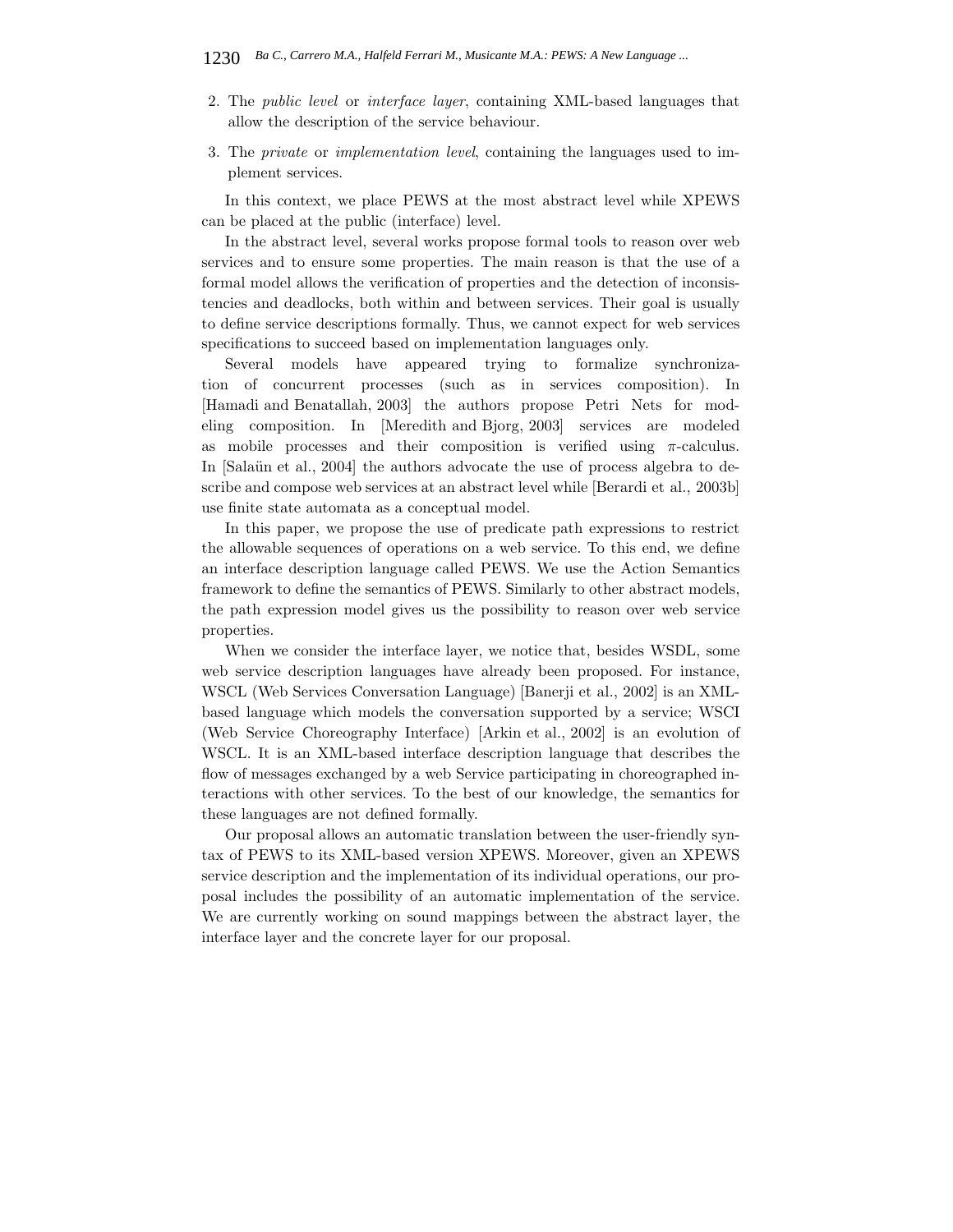In this paper, we present PEWS as a language for describing web service behaviour, but we are currently considering its generalization in order to specify web service composition. In fact, since the development of web service composition languages have been mainly driven by software vendors, too many standards have been proposed, usually having overlapping functionality [van der Aalst, 2003]. These propositions include XLANG [Thatte, 2001], from Microsoft, which specifies message exchange behaviour among the participating web services for automation and composition of new business processes; WSFL (Web Services Flow Language) [Leyman, 2001], from IBM, an XML language for the description of Web Services compositions; BPML (Business Process Modeling Language) [Intalio and BPMI.org., 2002] which is a metalanguage for modeling and an abstracted execution model for collaborative and transactional business process based on the concept of transactional finitestate machine; BPEL4WS (Business Process Execution Language for Web Services) [Andrews et al., 2003] combines the graph oriented process representation of WSFL and the structural construct based processes of XLANG into a unified standard for web services composition and ebXML [ebXML Team, 2001], a specification that enables enterprises to conduct business over the Internet using an open XML-based infrastructure. It is also important to notice the work on a web service markup language called DAML-S [Coalition, 2004] aiming at providing service providers with a core set of markup language constructs for describing the properties and capabilities of their services in unambiguous, computerinterpretable (machine-understandable) form.

#### **References**

- [jsc, 2004] (2004). Communicating sequential processes for java. http://www.cs.kent.ac.uk/projects/ofa/jcsp/.
- [ecl, 2005] (2005). The eclipse project. http://www.eclipse.org.
- [Andler, 1979] Andler, S. (1979). Predicate path expressions. In *Sixth Annual ACM Symposium on Principles of Programming Languages (6th POPL'79)*.
- [Andrews et al., 2003] Andrews, T., Curbera, F., Dholakia, H., Goland, Y., Klein, J., Leymann, F., Liu, K., Roller, D., Smith, D., Thatte, S., Trickovic, I., and Weeranwarana, S. (2003). Bussiness process execution language for web services. Available at http://www-128.ibm.com/developerworks/library/specification/ws-bpel/.
- [Arkin et al., 2002] Arkin, A., Askary, S., Fordin, S., Jekeli, W., Kawaguchi, K., Orchard, D., Pogliani, S., Riemer, K., Struble, S., Takacsi-Nagy, P., Trickovic, I., and Zimek, S. (2002). Web service choreography interface. Available at http://www.w3.org/TR/wsci/.
- [Austin et al., 2004] Austin, D., Barbir, A., Peters, E., and Ross-Talbot, S. (2004). Web services choreography requirements. Available at http://www.w3.org/TR/2004/WD-ws-chor-reqs-20040311/. W3C Working Draft.
- [Ba et al., 2005a] Ba, C., Ferrari, M. H., and Musicante, M. (2005a). Building web services interfaces using predicate path expressions. In *Proceedings of SBLP 2005.*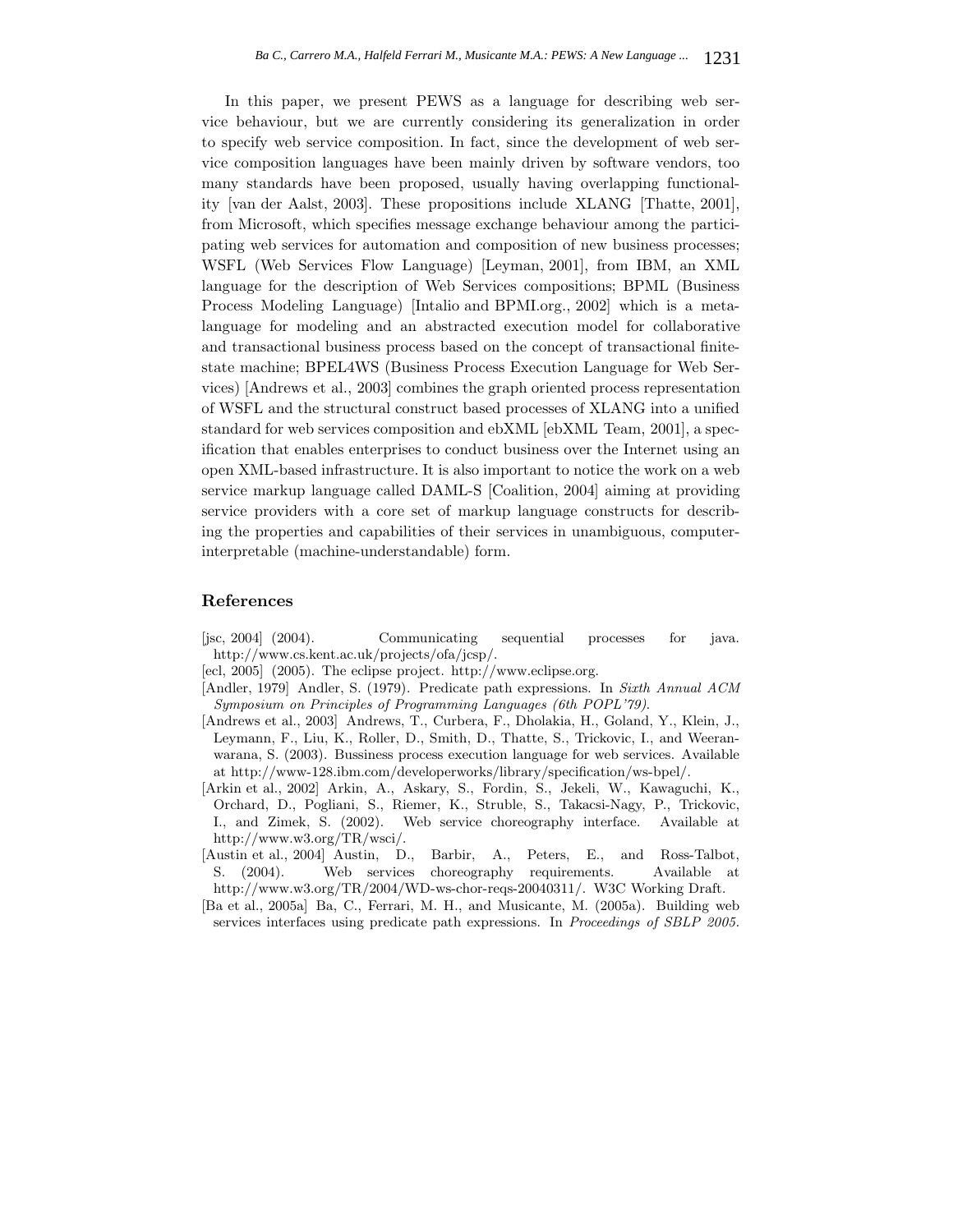*IX Brazilian Symposium on Programming Languages*, pages 147–160, Recife - Brazil. Brasilian Computer Science Society, University of Pernambuco.

- [Ba et al., 2005b] Ba, C., Halfeld Ferrari Alves, M., and Musicante, M. A. (2005b). PEWS: Predicate path expressions for web services. Technical Report LI (to appear), Université François Rabelais de Tours.
- [Banerji et al., 2002] Banerji, A., Bartolini, C., Beringer, D., Chopella, V., Govindarajan, K., Karp, A., Kuno, H., Lemon, M., Pogossiants, G., Sharma, S., and Williams, S. (2002). Web services conversation language (wscl) 1.0. Available at http://www.w3.org/TR/2002/NOTE-wscl10-20020314/.
- [Berardi et al., 2003a] Berardi, D., Calvanese, D., Giacomo, G. D., Lenzerini, M., and Mecella, M. (2003a). Automatic composition of e-services. Technical Report 22-2003, Dipartimento di Informatica e Sistemistica, Universita di Roma La Sapienza, Roma, Italy.
- [Berardi et al., 2003b] Berardi, D., de Rosa, F., de Santis, L., and Mecella, M. (2003b). Finite state automata as conceptual model for e-services. In *Integrated Design and Process Technology (IDPT)*.
- [Bruegge and Hibbard, 1983] Bruegge, B. and Hibbard, P. (1983). Generalized path expressions: A high-level debugging mechanism. *Journal of Systems and Software*.
- [Campbell, 1977] Campbell, R. H. (1977). Path expressions: A technique for specifying process synchronization. Report UIUCDCS-R-77-863, Dept. Comp. Sci., Univ. Illinois at Urbana-Champaign.
- [Campbell and Habermann, 1974] Campbell, R. N. and Habermann, A. N. (1974). The specification of process synchronization by path expressions. *Lecture Notes in Computer Science*, 16.
- [Christensen et al., 2001] Christensen, E., Curbera, F., Meredith, G., and Weerawarana, S. (2001). Web services description language (WSDL) 1.1. Availabre at http://www.w3.org/TR/wsdl.
- [Coalition, 2004] Coalition, D. S. (2004). Daml-s: Semantic markup for web services. Available at http://www.daml.org/services/.
- [Curbera et al., 2002] Curbera, F., Duftler, M., Khalaf, R., Nagy, W., Mukhi, N., and Weerawarana, S. (2002). Unraveling the web services web: An introduction to SOAP, WSDL, and UDDI. *IEEE Internet Computing*.
- [Doh and Mosses, 2003] Doh, K.-G. and Mosses, P. D. (2003). Composing programming languages by combining action-semantics modules. *Science of Computer Programming*, 47(1):3–36. Elsevier Science Publishers.
- [Duarte Jr. and Musicante, 1999] Duarte Jr., E. P. and Musicante, M. A. (1999). Formal specification of SNMP mib's using action semantics: The routing proxy case study. In Publishing, I., editor, *Proc. of the Sixth IFIP/IEEE Int'l Symp. on Integrated Network Management*, Boston, USA.
- [ebXML Team, 2001] ebXML Team (2001). ebxml requirements specification, version 1.06. Available at http://www.ebxml.org/specs/ebREQ.pdf.
- [Flon and Habermann, 1976] Flon, L. and Habermann, A. N. (1976). Toward the construction of verifiable software systems. *Sigplan Notices*.
- [Habermann, 1975] Habermann, A. N. (1975). Path expressions. Dept. of Computer Science, Carnegie-Mellon University, Pittsburgh, Pennsylvania, USA.
- [Hamadi and Benatallah, 2003] Hamadi, R. and Benatallah, B. (2003). A petri netbased model for web service composition. In Schewe, K.-D. and Zhou, X., editors, *Fourteenth Australasian Database Conference (ADC2003)*, volume 17 of *CRPIT*, pages 191–200, Adelaide, Australia. ACS.